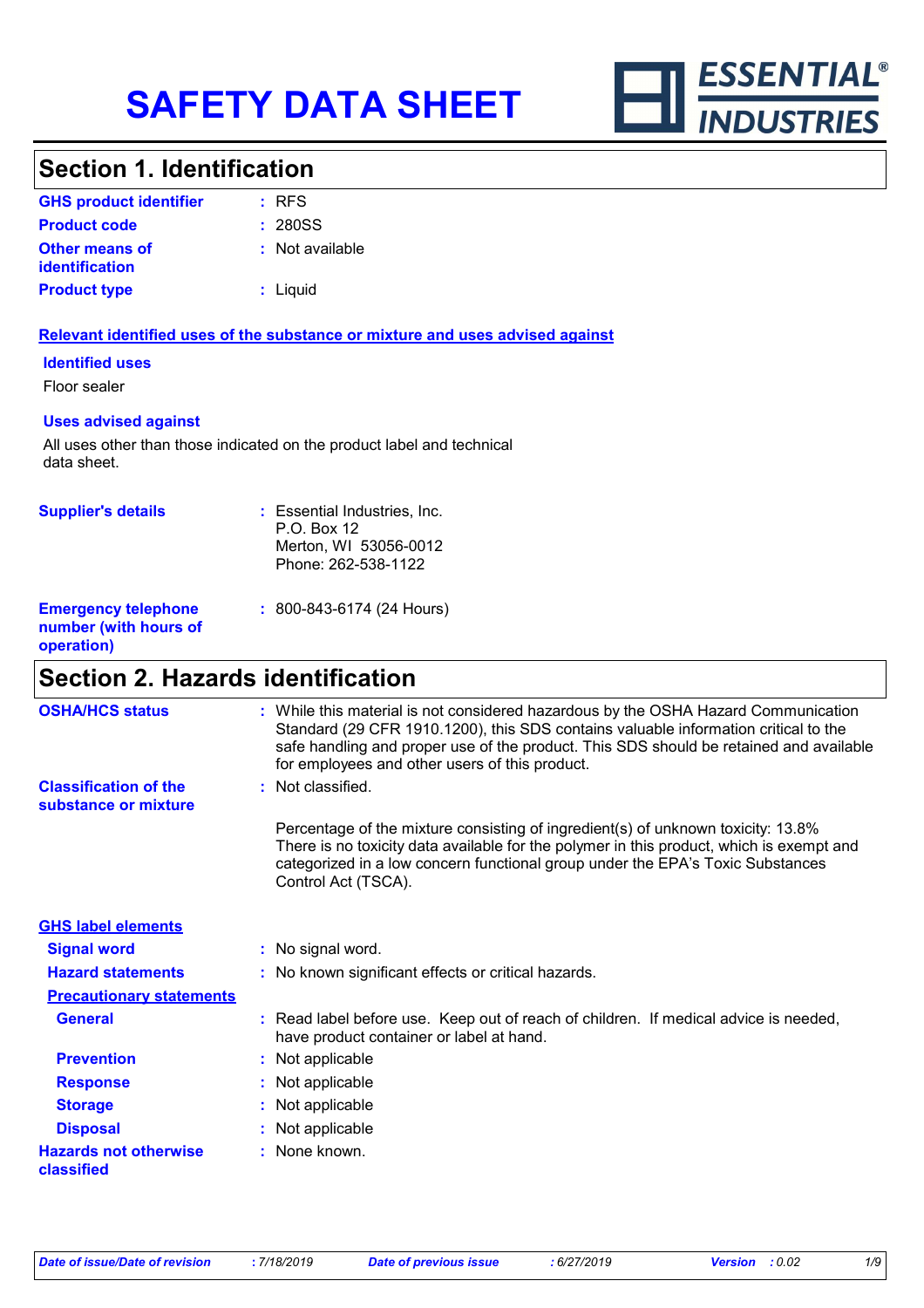### **Section 3. Composition/information on ingredients**

**Substance/mixture :**

: Mixture

| <b>Ingredient name</b>    | $\frac{9}{6}$ | <b>CAS number</b> |
|---------------------------|---------------|-------------------|
| 2-(2-ethoxyethoxy)ethanol | ∣≤3           | 111-90-0          |

Any concentration shown as a range is to protect confidentiality or is due to batch variation.

**There are no additional ingredients present which, within the current knowledge of the supplier and in the concentrations applicable, are classified as hazardous to health or the environment and hence require reporting in this section.**

**Occupational exposure limits, if available, are listed in Section 8.**

### **Section 4. First aid measures**

### **Description of necessary first aid measures**

| <b>Eye contact</b>  | : Immediately flush eyes with plenty of water, occasionally lifting the upper and lower<br>eyelids. Check for and remove any contact lenses. Get medical attention if irritation<br>occurs.                                                                                                                                                            |
|---------------------|--------------------------------------------------------------------------------------------------------------------------------------------------------------------------------------------------------------------------------------------------------------------------------------------------------------------------------------------------------|
| <b>Inhalation</b>   | : Remove victim to fresh air and keep at rest in a position comfortable for breathing. Get<br>medical attention if symptoms occur.                                                                                                                                                                                                                     |
| <b>Skin contact</b> | : Flush contaminated skin with plenty of water. Remove contaminated clothing and<br>shoes. Get medical attention if symptoms occur.                                                                                                                                                                                                                    |
| <b>Ingestion</b>    | : Wash out mouth with water. Remove victim to fresh air and keep at rest in a position<br>comfortable for breathing. If material has been swallowed and the exposed person is<br>conscious, give small quantities of water to drink. Do not induce vomiting unless<br>directed to do so by medical personnel. Get medical attention if symptoms occur. |

#### **Most important symptoms/effects, acute and delayed**

### **Notes to physician :** Treat symptomatically. Contact poison treatment specialist immediately if large **Inhalation :** No known significant effects or critical hazards. **Ingestion :** No known significant effects or critical hazards. **Skin contact :** No known significant effects or critical hazards. **Eye contact :** No known significant effects or critical hazards. **Over-exposure signs/symptoms Skin contact Ingestion Inhalation :** No specific data. No specific data. **:** No specific data. **: Eye contact :** No specific data. **Potential acute health effects Indication of immediate medical attention and special treatment needed, if necessary**

| Notes to physician                | $\,$ . Treat symptomatically. Contact poison treatment specialist immediately if large<br>quantities have been ingested or inhaled. |
|-----------------------------------|-------------------------------------------------------------------------------------------------------------------------------------|
| <b>Specific treatments</b>        | : No specific treatment.                                                                                                            |
| <b>Protection of first-aiders</b> | : No action shall be taken involving any personal risk or without suitable training.                                                |

### **See toxicological information (Section 11)**

# **Section 5. Fire-fighting measures**

| <b>Extinguishing media</b>             |                                                                 |
|----------------------------------------|-----------------------------------------------------------------|
| <b>Suitable extinguishing</b><br>media | : Use an extinguishing agent suitable for the surrounding fire. |
| Unsuitable extinguishing<br>media      | : None known.                                                   |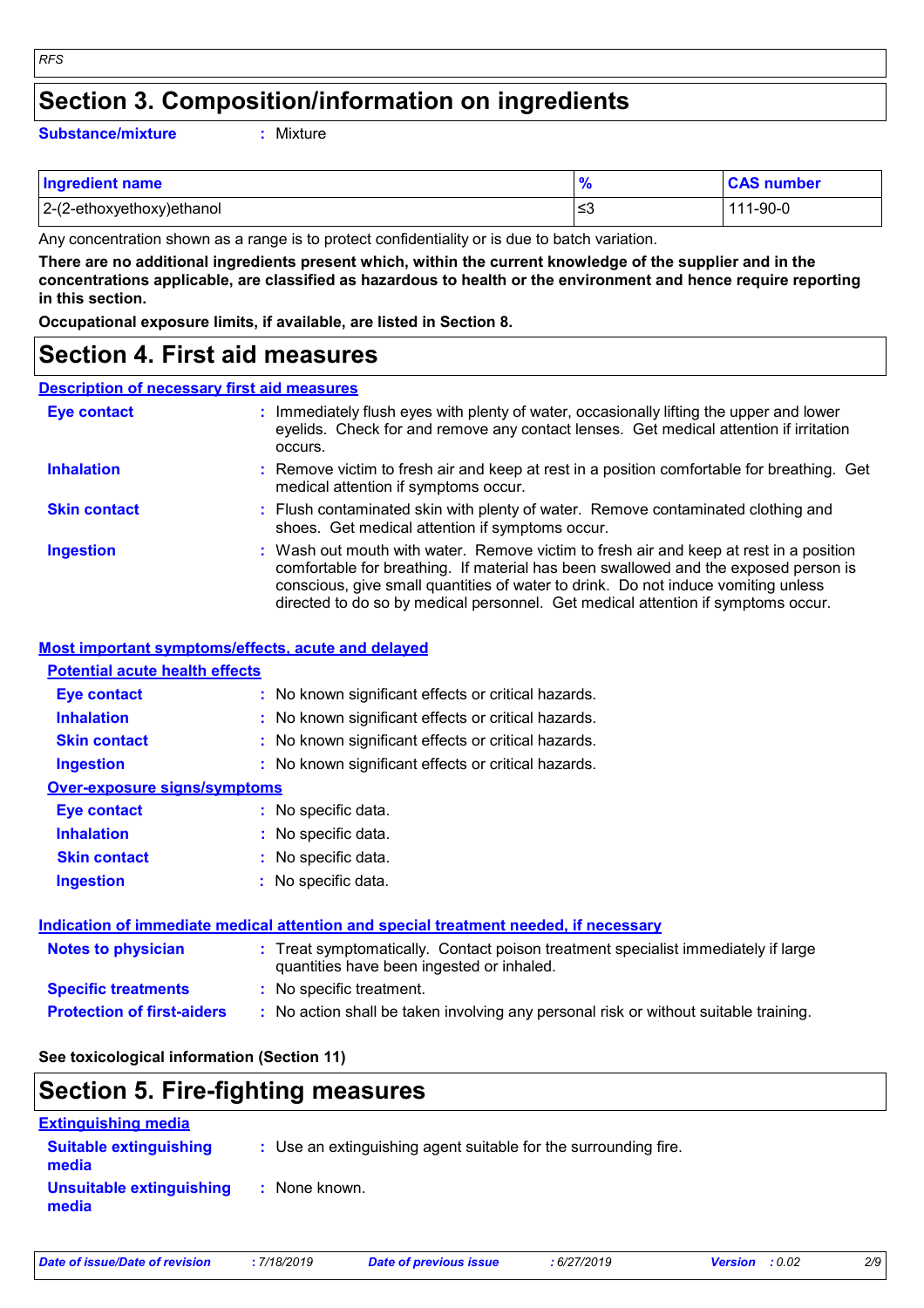# **Section 5. Fire-fighting measures**

| <b>Specific hazards arising</b><br>from the chemical     | : In a fire or if heated, a pressure increase will occur and the container may burst.                                                                                                             |
|----------------------------------------------------------|---------------------------------------------------------------------------------------------------------------------------------------------------------------------------------------------------|
| <b>Hazardous thermal</b><br>decomposition products       | Decomposition products may include the following materials:<br>carbon dioxide<br>carbon monoxide                                                                                                  |
| <b>Special protective actions</b><br>for fire-fighters   | Promptly isolate the scene by removing all persons from the vicinity of the incident if<br>there is a fire. No action shall be taken involving any personal risk or without suitable<br>training. |
| <b>Special protective</b><br>equipment for fire-fighters | Fire-fighters should wear appropriate protective equipment and self-contained breathing<br>apparatus (SCBA) with a full face-piece operated in positive pressure mode.                            |

### **Section 6. Accidental release measures**

**Personal precautions, protective equipment and emergency procedures**

| For non-emergency<br>personnel                               |   | : No action shall be taken involving any personal risk or without suitable training.<br>Evacuate surrounding areas. Keep unnecessary and unprotected personnel from<br>entering. Do not touch or walk through spilled material. Put on appropriate personal<br>protective equipment.                                                                        |  |
|--------------------------------------------------------------|---|-------------------------------------------------------------------------------------------------------------------------------------------------------------------------------------------------------------------------------------------------------------------------------------------------------------------------------------------------------------|--|
| For emergency responders                                     | ÷ | If specialized clothing is required to deal with the spillage, take note of any information in<br>Section 8 on suitable and unsuitable materials. See also the information in "For non-<br>emergency personnel".                                                                                                                                            |  |
| <b>Environmental precautions</b>                             |   | : Avoid dispersal of spilled material and runoff and contact with soil, waterways, drains<br>and sewers. Inform the relevant authorities if the product has caused environmental<br>pollution (sewers, waterways, soil or air).                                                                                                                             |  |
| <b>Methods and materials for containment and cleaning up</b> |   |                                                                                                                                                                                                                                                                                                                                                             |  |
| <b>Small spill</b>                                           |   | : Stop leak if without risk. Move containers from spill area. Dilute with water and mop up<br>if water-soluble. Alternatively, or if water-insoluble, absorb with an inert dry material and<br>place in an appropriate waste disposal container. Dispose of via a licensed waste<br>disposal contractor.                                                    |  |
| <b>Large spill</b>                                           |   | : Stop leak if without risk. Move containers from spill area. Prevent entry into sewers,<br>water courses, basements or confined areas. Wash spillages into an effluent treatment<br>plant or proceed as follows. Contain and collect spillage with non-combustible,<br>absorbent material e.g. sand, earth, vermiculite or diatomaceous earth and place in |  |

# **Section 7. Handling and storage**

### **Precautions for safe handling**

| <b>Protective measures</b><br><b>Advice on general</b><br>occupational hygiene | : Put on appropriate personal protective equipment (see Section 8).<br>Eating, drinking and smoking should be prohibited in areas where this material is<br>handled, stored and processed. Workers should wash hands and face before eating,<br>drinking and smoking. Remove contaminated clothing and protective equipment before<br>entering eating areas. See also Section 8 for additional information on hygiene<br>measures.                                                                                                                              |
|--------------------------------------------------------------------------------|-----------------------------------------------------------------------------------------------------------------------------------------------------------------------------------------------------------------------------------------------------------------------------------------------------------------------------------------------------------------------------------------------------------------------------------------------------------------------------------------------------------------------------------------------------------------|
| <b>Conditions for safe storage,</b><br>including any<br>incompatibilities      | Store in accordance with local regulations. Store in original container protected from<br>direct sunlight in a dry, cool and well-ventilated area, away from incompatible materials<br>and food and drink. Keep container tightly closed and sealed until ready for use.<br>Containers that have been opened must be carefully resealed and kept upright to<br>prevent leakage. Do not store in unlabeled containers. Use appropriate containment to<br>avoid environmental contamination. See Section 10 for incompatible materials before<br>handling or use. |

information and Section 13 for waste disposal.

container for disposal according to local regulations (see Section 13). Dispose of via a licensed waste disposal contractor. Note: see Section 1 for emergency contact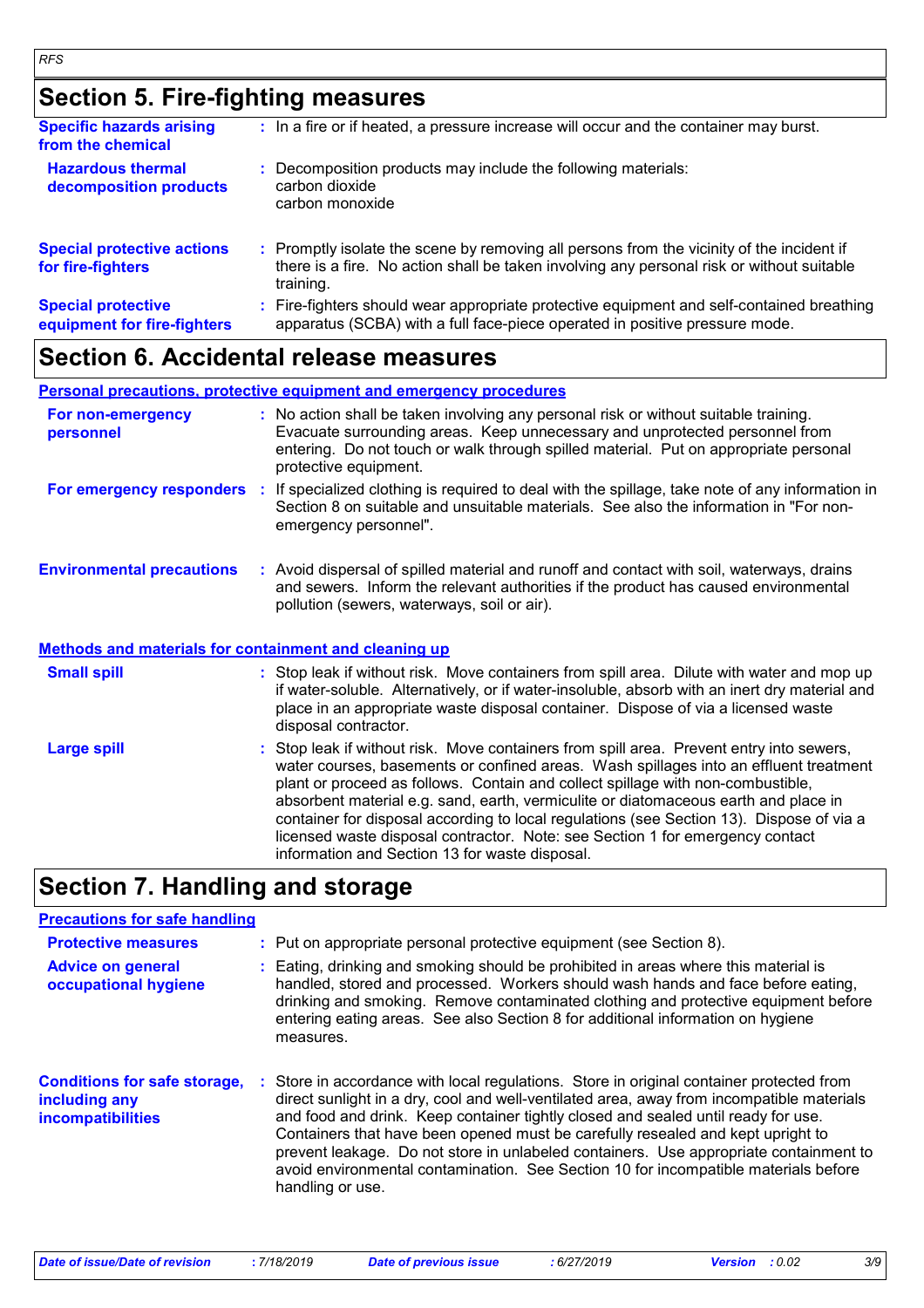# **Section 8. Exposure controls/personal protection**

### **Control parameters**

### **Occupational exposure limits**

| <b>Ingredient name</b><br>2-(2-ethoxyethoxy)ethanol |    |                                                                                                                                                                                                                                                                                                                                                                  | <b>Exposure limits</b>                                                                                                                                                                                                                                          |  |
|-----------------------------------------------------|----|------------------------------------------------------------------------------------------------------------------------------------------------------------------------------------------------------------------------------------------------------------------------------------------------------------------------------------------------------------------|-----------------------------------------------------------------------------------------------------------------------------------------------------------------------------------------------------------------------------------------------------------------|--|
|                                                     |    |                                                                                                                                                                                                                                                                                                                                                                  | AIHA WEEL (United States, 7/2018).<br>TWA: 25 ppm 8 hours.                                                                                                                                                                                                      |  |
| <b>Appropriate engineering</b><br>controls          |    | contaminants.                                                                                                                                                                                                                                                                                                                                                    | : Good general ventilation should be sufficient to control worker exposure to airborne                                                                                                                                                                          |  |
| <b>Environmental exposure</b><br><b>controls</b>    | ÷. | Emissions from ventilation or work process equipment should be checked to ensure<br>they comply with the requirements of environmental protection legislation. In some<br>cases, fume scrubbers, filters or engineering modifications to the process equipment<br>will be necessary to reduce emissions to acceptable levels.                                    |                                                                                                                                                                                                                                                                 |  |
| <b>Individual protection measures</b>               |    |                                                                                                                                                                                                                                                                                                                                                                  |                                                                                                                                                                                                                                                                 |  |
| <b>Hygiene measures</b>                             |    | eating, smoking and using the lavatory and at the end of the working period.<br>showers are close to the workstation location.                                                                                                                                                                                                                                   | : Wash hands, forearms and face thoroughly after handling chemical products, before<br>Appropriate techniques should be used to remove potentially contaminated clothing.<br>Wash contaminated clothing before reusing. Ensure that eyewash stations and safety |  |
| <b>Eye/face protection</b>                          | ÷. | Safety eyewear complying with an approved standard should be used when a risk<br>assessment indicates this is necessary to avoid exposure to liquid splashes, mists,<br>gases or dusts. If contact is possible, the following protection should be worn, unless<br>the assessment indicates a higher degree of protection: safety glasses with side-<br>shields. |                                                                                                                                                                                                                                                                 |  |
| <b>Skin protection</b>                              |    |                                                                                                                                                                                                                                                                                                                                                                  |                                                                                                                                                                                                                                                                 |  |
| <b>Hand protection</b>                              |    | : Chemical-resistant, impervious gloves complying with an approved standard should be<br>worn at all times when handling chemical products if a risk assessment indicates this is<br>necessary.                                                                                                                                                                  |                                                                                                                                                                                                                                                                 |  |
| <b>Body protection</b>                              | ÷. | Personal protective equipment for the body should be selected based on the task being<br>performed and the risks involved and should be approved by a specialist before<br>handling this product.                                                                                                                                                                |                                                                                                                                                                                                                                                                 |  |
| <b>Other skin protection</b>                        |    | : Appropriate footwear and any additional skin protection measures should be selected<br>based on the task being performed and the risks involved and should be approved by a<br>specialist before handling this product.                                                                                                                                        |                                                                                                                                                                                                                                                                 |  |
| <b>Respiratory protection</b>                       | ÷. | appropriate standard or certification. Respirators must be used according to a<br>aspects of use.                                                                                                                                                                                                                                                                | Based on the hazard and potential for exposure, select a respirator that meets the<br>respiratory protection program to ensure proper fitting, training, and other important                                                                                    |  |

# **Section 9. Physical and chemical properties**

| <b>Appearance</b>                               |                                                       |
|-------------------------------------------------|-------------------------------------------------------|
| <b>Physical state</b>                           | : Liquid                                              |
| <b>Color</b>                                    | : White                                               |
| <b>Odor</b>                                     | : Bland                                               |
| <b>Odor threshold</b>                           | : Not available                                       |
| рH                                              | $: 8 \text{ to } 8.5$                                 |
| <b>Melting point</b>                            | : $0^{\circ}$ C (32 $^{\circ}$ F)                     |
| <b>Boiling point</b>                            | : $100^{\circ}$ C (212 $^{\circ}$ F)                  |
| <b>Flash point</b>                              | : Closed cup: $>93.334^{\circ}$ C ( $>200^{\circ}$ F) |
| <b>Evaporation rate</b>                         | : Not available                                       |
| <b>Flammability (solid, gas)</b>                | : Not available                                       |
| Lower and upper explosive<br>(flammable) limits | $:$ Not available                                     |

| Date of issue/Date of revision |  |  |  |  |  |  |  |
|--------------------------------|--|--|--|--|--|--|--|
|--------------------------------|--|--|--|--|--|--|--|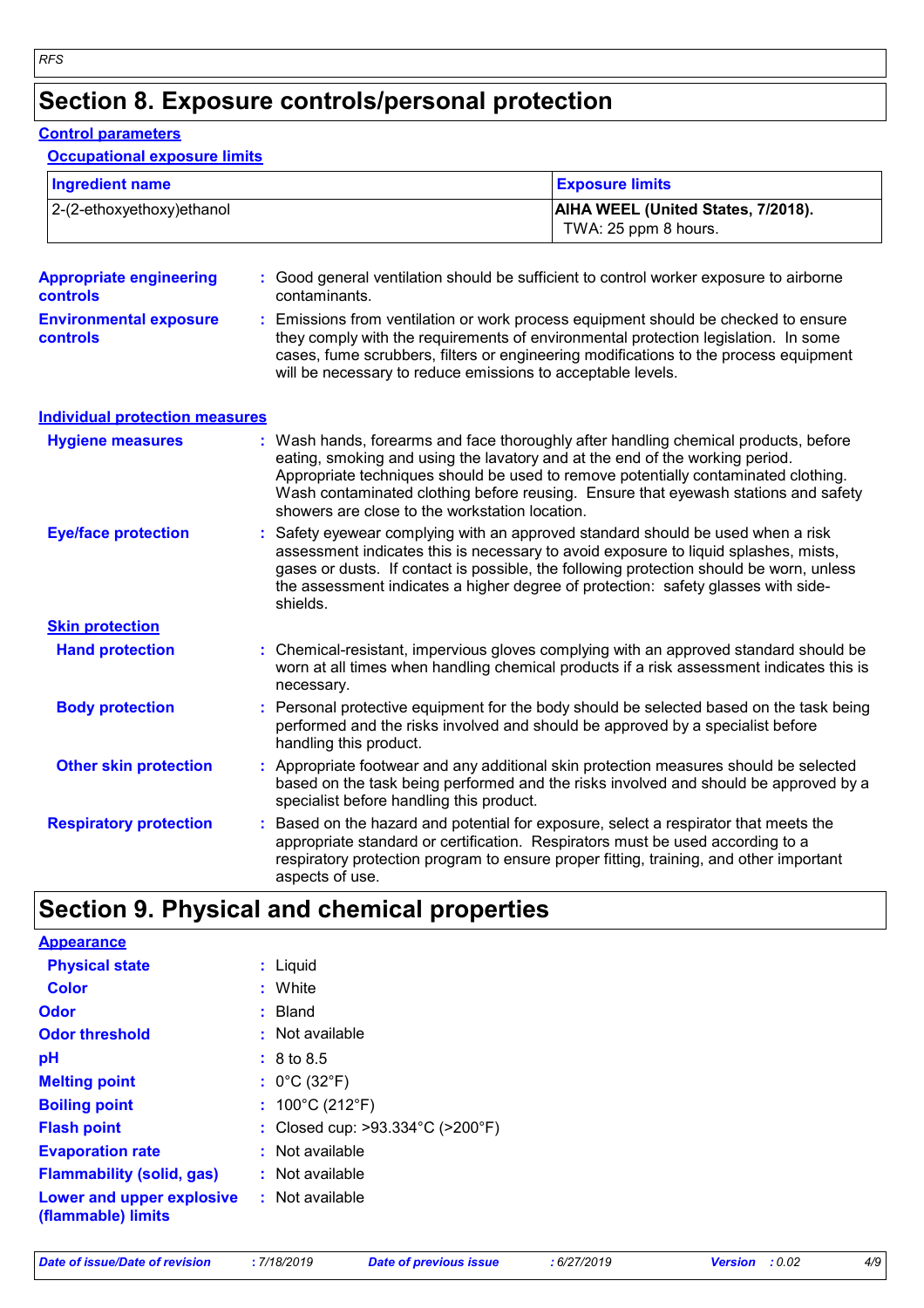# **Section 9. Physical and chemical properties**

| <b>Vapor pressure</b>                             | $:$ <4 kPa (<30 mm Hg) [room temperature] |
|---------------------------------------------------|-------------------------------------------|
| <b>Vapor density</b>                              | : $<$ 1 [Air = 1]                         |
| <b>Relative density</b>                           | : $1.02$ g/cm <sup>3</sup>                |
| <b>Solubility</b>                                 | $:$ Not available                         |
| <b>Partition coefficient: n-</b><br>octanol/water | $:$ Not available                         |
| <b>Auto-ignition temperature</b>                  | : Not available                           |
| <b>Decomposition temperature</b>                  | : Not available                           |
| <b>Viscosity</b>                                  | : Not available                           |
| <b>VOC content</b>                                | $: 1\%$                                   |

# **Section 10. Stability and reactivity**

| <b>Hazardous decomposition</b><br>products          | : Under normal conditions of storage and use, hazardous decomposition products should<br>not be produced. |
|-----------------------------------------------------|-----------------------------------------------------------------------------------------------------------|
| <b>Incompatible materials</b>                       | : No specific data.                                                                                       |
| <b>Conditions to avoid</b>                          | : No specific data.                                                                                       |
| <b>Possibility of hazardous</b><br><b>reactions</b> | : Under normal conditions of storage and use, hazardous reactions will not occur.                         |
| <b>Chemical stability</b>                           | : The product is stable.                                                                                  |
| <b>Reactivity</b>                                   | : No specific test data related to reactivity available for this product or its ingredients.              |

# **Section 11. Toxicological information**

### **Information on toxicological effects**

| <b>Acute toxicity</b> |
|-----------------------|
|-----------------------|

| <b>Product/ingredient name</b> | <b>Result</b> | <b>Species</b> | <b>Dose</b> | <b>Exposure</b> |
|--------------------------------|---------------|----------------|-------------|-----------------|
| 2-(2-ethoxyethoxy)ethanol      | LD50 Oral     | Rat            | 7500 mg/kg  |                 |

### **Irritation/Corrosion**

| <b>Product/ingredient name</b> | <b>Result</b>            | <b>Species</b> | <b>Score</b> | <b>Exposure</b>            | <b>Observation</b>       |
|--------------------------------|--------------------------|----------------|--------------|----------------------------|--------------------------|
| $ 2-(2-ethoxyethoxy)e$ thanol  | Eyes - Mild irritant     | Rabbit         |              | 125<br>milligrams          | $\overline{\phantom{0}}$ |
|                                | Eyes - Moderate irritant | Rabbit         |              | 500<br>milligrams          |                          |
|                                | l Skin - Mild irritant   | Rabbit         |              | 24 hours 500<br>milligrams |                          |

### **Sensitization**

Not available.

### **Mutagenicity**

Not available.

### **Carcinogenicity**

Not available.

### **Reproductive toxicity**

Not available.

### **Teratogenicity**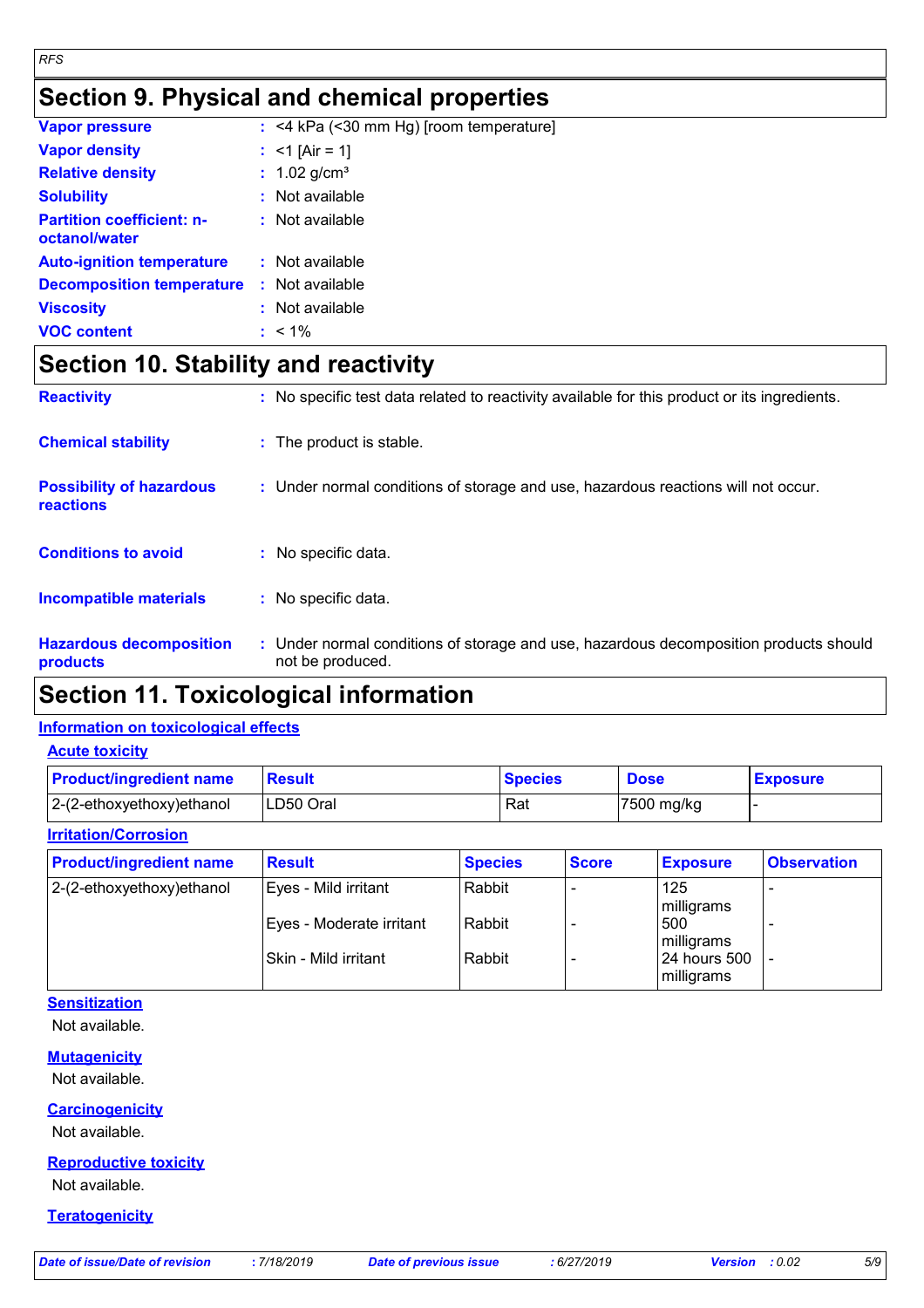# **Section 11. Toxicological information**

Not available.

|  |  | Specific target organ toxicity (single exposure) |
|--|--|--------------------------------------------------|
|  |  |                                                  |

Not available.

### **Specific target organ toxicity (repeated exposure)**

Not available.

### **Aspiration hazard**

Not available.

| <b>Information on the likely</b><br>routes of exposure | : Not available                                     |
|--------------------------------------------------------|-----------------------------------------------------|
| <b>Potential acute health effects</b>                  |                                                     |
| <b>Eye contact</b>                                     | : No known significant effects or critical hazards. |
| <b>Inhalation</b>                                      | : No known significant effects or critical hazards. |
| <b>Skin contact</b>                                    | : No known significant effects or critical hazards. |
| <b>Ingestion</b>                                       | : No known significant effects or critical hazards. |

### **Symptoms related to the physical, chemical and toxicological characteristics**

| <b>Eye contact</b>  | : No specific data. |
|---------------------|---------------------|
| <b>Inhalation</b>   | : No specific data. |
| <b>Skin contact</b> | : No specific data. |
| <b>Ingestion</b>    | : No specific data. |

### **Delayed and immediate effects and also chronic effects from short and long term exposure**

| <b>Short term exposure</b>                       |                                                     |
|--------------------------------------------------|-----------------------------------------------------|
| <b>Potential immediate</b><br>effects            | : Not available                                     |
| <b>Potential delayed effects</b>                 | : Not available                                     |
| Long term exposure                               |                                                     |
| <b>Potential immediate</b><br><b>effects</b>     | : Not available                                     |
| <b>Potential delayed effects : Not available</b> |                                                     |
| <b>Potential chronic health effects</b>          |                                                     |
| Not available.                                   |                                                     |
| General                                          | : No known significant effects or critical hazards. |
| <b>Carcinogenicity</b>                           | : No known significant effects or critical hazards. |
| <b>Mutagenicity</b>                              | : No known significant effects or critical hazards. |
| <b>Teratogenicity</b>                            | : No known significant effects or critical hazards. |
| <b>Developmental effects</b>                     | : No known significant effects or critical hazards. |
| <b>Fertility effects</b>                         | : No known significant effects or critical hazards. |

### **Numerical measures of toxicity**

### **Acute toxicity estimates**

Not available.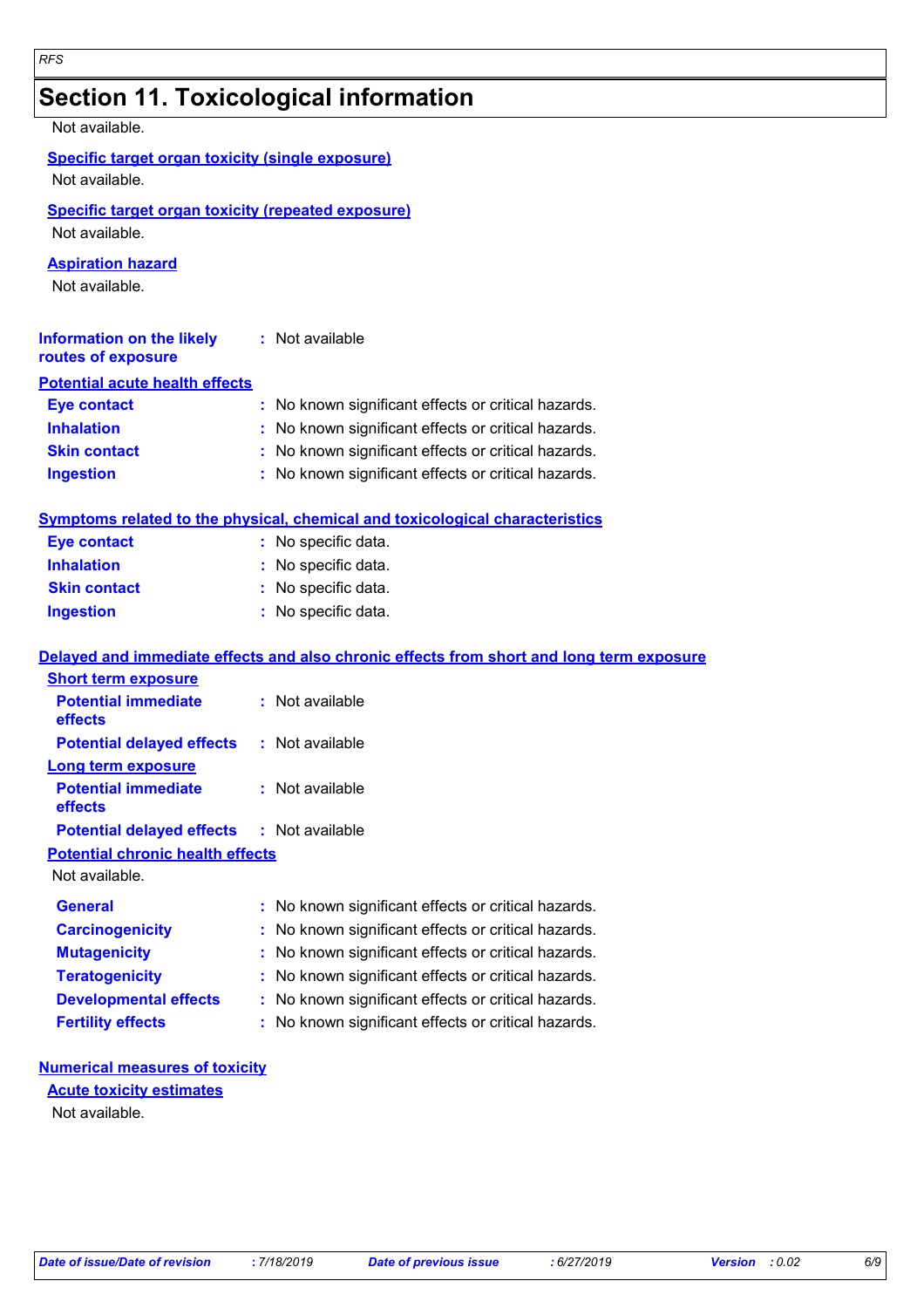# **Section 12. Ecological information**

| <b>LUAIGHY</b>                 |                                     |                                        |                 |  |  |  |  |
|--------------------------------|-------------------------------------|----------------------------------------|-----------------|--|--|--|--|
| <b>Product/ingredient name</b> | <b>Result</b>                       | <b>Species</b>                         | <b>Exposure</b> |  |  |  |  |
| $ 2-(2-ethoxyethoxy)e$ thanol  | Acute LC50 3340000 µg/l Fresh water | Daphnia - Daphnia magna -<br>l Neonate | 48 hours        |  |  |  |  |
|                                | Acute LC50 6010000 µg/l Fresh water | Fish - Ictalurus punctatus             | 96 hours        |  |  |  |  |

### **Persistence and degradability**

Not available.

*RFS*

**Toxicity**

### **Bioaccumulative potential**

| <b>Product/ingredient name</b> | $\mathsf{LogP}_\mathsf{ow}$ | <b>BCI</b> | <b>Potential</b> |
|--------------------------------|-----------------------------|------------|------------------|
| $2-(2-ethoxyethoxy)ethanol$    | $-0.54$                     |            | low              |

### **Mobility in soil**

| <b>Soil/water partition</b> | : Not available |
|-----------------------------|-----------------|
| <b>coefficient (Koc)</b>    |                 |

**Other adverse effects** : No known significant effects or critical hazards.

### **Section 13. Disposal considerations**

- **Disposal methods :**
- The generation of waste should be avoided or minimized wherever possible. Disposal of this product, solutions and any by-products should at all times comply with the requirements of environmental protection and waste disposal legislation and any regional local authority requirements. Dispose of surplus and non-recyclable products via a licensed waste disposal contractor. Waste should not be disposed of untreated to the sewer unless fully compliant with the requirements of all authorities with jurisdiction. Waste packaging should be recycled. Incineration or landfill should only be considered when recycling is not feasible. This material and its container must be disposed of in a safe way. Empty containers or liners may retain some product residues. Avoid dispersal of spilled material and runoff and contact with soil, waterways, drains and sewers.

## **Section 14. Transport information**

|                                      | <b>DOT Classification</b> | <b>IMDG</b>   | <b>IATA</b>              |
|--------------------------------------|---------------------------|---------------|--------------------------|
| <b>UN number</b>                     | Not regulated             | Not regulated | Not regulated            |
| <b>UN proper</b><br>shipping name    | $\overline{\phantom{0}}$  |               |                          |
| <b>Transport</b><br>hazard class(es) |                           |               |                          |
| <b>Packing group</b>                 | $\blacksquare$            | -             | $\overline{\phantom{0}}$ |
| <b>Environmental</b><br>hazards      | No.                       | No.           | No.                      |

**Additional information**

**Special precautions for user Transport within user's premises:** always transport in closed containers that are **:** upright and secure. Ensure that persons transporting the product know what to do in the event of an accident or spillage.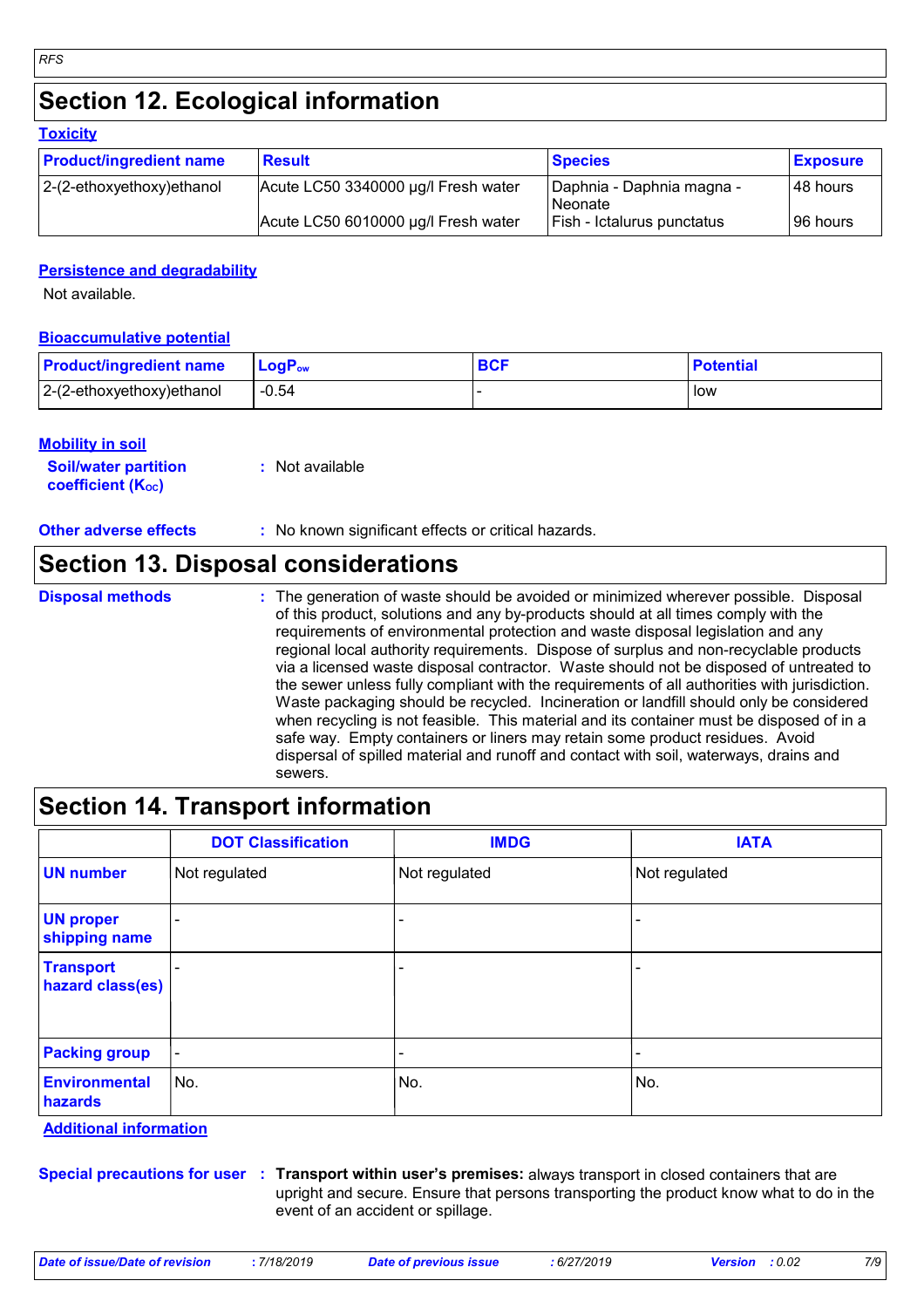### **Section 14. Transport information**

**Transport in bulk according :** Not available. **to Annex II of MARPOL and the IBC Code**

## **Section 15. Regulatory information**

### **U.S. Federal regulations**

**Clean Air Act Section 112 (b) Hazardous Air Pollutants (HAPs) :** Listed

### **SARA 311/312**

*RFS*

**Classification :** Not applicable

### **Composition/information on ingredients**

| <b>Name</b>               | $\mathbf{o}_{l}$ | <b>Classification</b>               |
|---------------------------|------------------|-------------------------------------|
| 2-(2-ethoxyethoxy)ethanol | ≃                | <b>EYE IRRITATION - Category 2A</b> |

### **SARA 313**

|                                           | <b>Product name</b>       | <b>CAS number</b> | $\frac{9}{6}$ |
|-------------------------------------------|---------------------------|-------------------|---------------|
| <b>Form R - Reporting</b><br>requirements | 2-(2-ethoxyethoxy)ethanol | $111-90-0$        | ≤3            |

SARA 313 notifications must not be detached from the SDS and any copying and redistribution of the SDS shall include copying and redistribution of the notice attached to copies of the SDS subsequently redistributed.

### **Inventory list**

| <b>CANADA INVENTORY</b><br>(DSL)            | : Not determined.                        |
|---------------------------------------------|------------------------------------------|
| <b>United States inventory</b><br>(TSCA 8b) | : All components are listed or exempted. |

## **Section 16. Other information**

**Hazardous Material Information System (U.S.A.)**



**Caution: HMIS® ratings are based on a 0-4 rating scale, with 0 representing minimal hazards or risks, and 4 representing significant hazards or risks. Although HMIS® ratings and the associated label are not required on SDSs or products leaving a facility under 29 CFR 1910.1200, the preparer may choose to provide them. HMIS® ratings are to be used with a fully implemented HMIS® program. HMIS® is a registered trademark and service mark of the American Coatings Association, Inc.**

**The customer is responsible for determining the PPE code for this material. For more information on HMIS® Personal Protective Equipment (PPE) codes, consult the HMIS® Implementation Manual.**

### **National Fire Protection Association (U.S.A.)**



**Reprinted with permission from NFPA 704-2001, Identification of the Hazards of Materials for Emergency Response Copyright ©1997, National Fire Protection Association, Quincy, MA 02269. This reprinted material is not the complete and official position of the National Fire Protection Association, on the referenced subject which is represented only by the standard in its entirety.**

*Date of issue/Date of revision* **:** *7/18/2019 Date of previous issue : 6/27/2019 Version : 0.02 8/9*